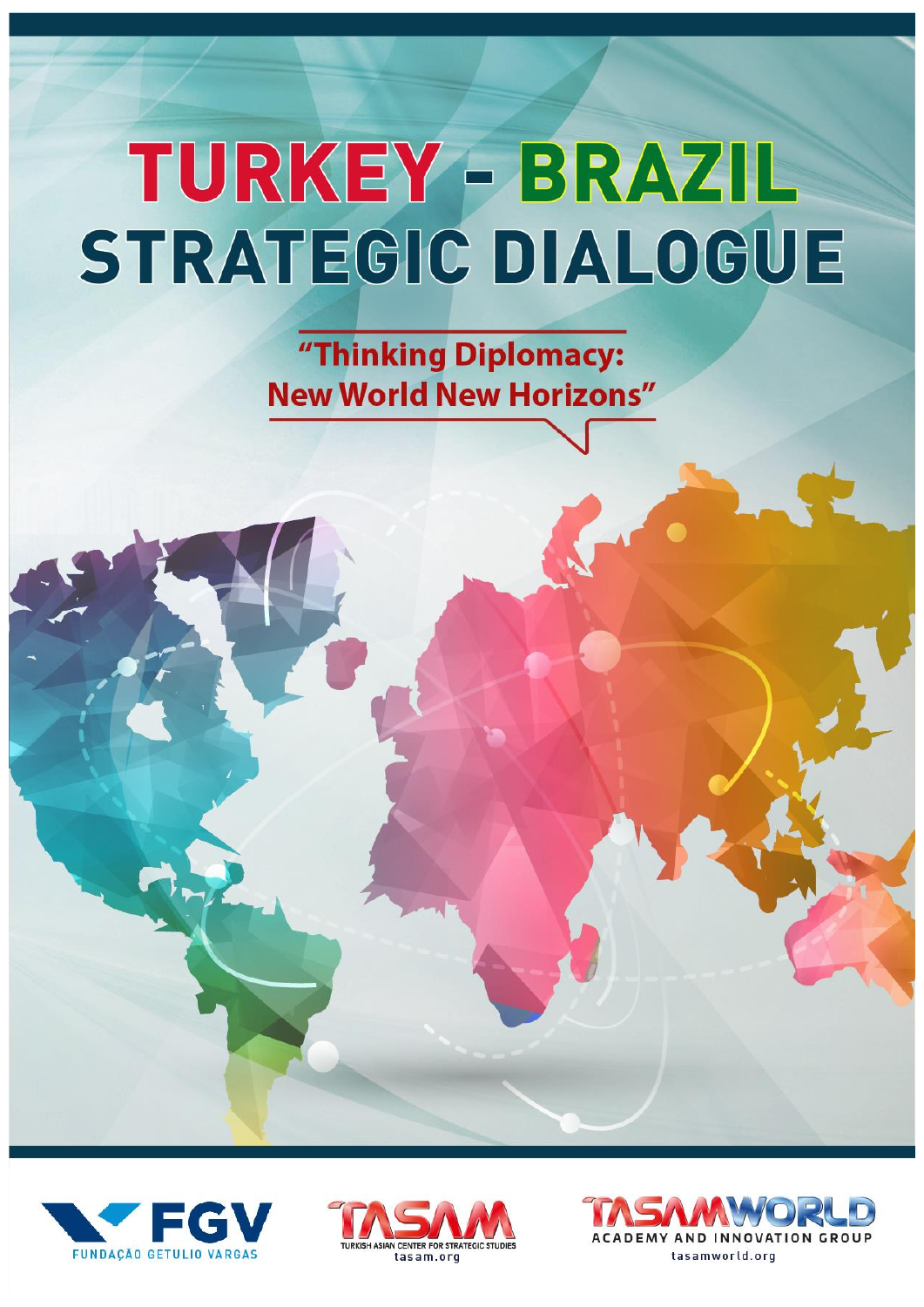

### **VISION DOCUMENT** (DRAFT)

## **TURKEY - BRAZIL STRATEGIC DIALOGUE**

### **"Thinking Diplomacy: New World New Horizons"**

### **( Turkey - Brazil )**

When we look at the main trends in the world, global competition in the age of new economy based on "information and knowledge-based products" following "soil and machinery" is developing through "micro-nationalism", "integration" and "unpredictability''. Challenges that determine the new nature of life and state; such as " crisis in resource and sharing ", unsustainability of production-consumptiongrowth formula, purge of the middle class with Chinese leverage, energy, water, and food insecurity, transition to the 4th dimension, liquidation of human resources in the workforce, transition from hard power to soft and smart power on the basis of the very changing state nature and anticipation management, can be formed as the basic references.

Within all these fundamental parameters, the transformations in technology are prone to change the whole human life and nature by developing with artificial intelligence, virtual/enhanced reality and mobility centered. It is obvious that the concepts of "Industry 4.0" and "Society 5.0" are important topics for managing the transformation of the world within the dimensions of industry and society. Another contributive factor is the turbulence that China creates as it begins to become intensively dominant on the world stage day to day. The New Silk Road project, "One Belt and One Road Initiative"; is shaped as a global integration project involving more than hundred countries, both on land and at sea, permanently changing the distribution of economic shares. In countries with no middle class, authoritarian regimes or chaos stands as two options in the fore-seeable future. How to make the division of labor in terms of regional and global security and how to share the costs is also a point of discussion in the coming period.

The development of new alliances on security can be read from the risks and the initiatives undertaken by dominant countries. The quality of the concepts of property and power, and the business model change historically. The future of the EU with the "Failure in Success" syndrome will be determined by the results of the polarization which revived in the West after the Brexit. Along with all these developments, "Ecosystem of safety" changes with the law. The "Security - Democracy" dilemma will be experienced much more after that. Because, for the democracy, it is difficult to survive in countries where the middle class is melting and security leans to a sophisticated ground. The question "Will security bring us authoritarian regimes" needs to be discussed further.

Turkey distinguishes itself with an 84-million inhabitants, growing economy and geo-strategic status in the center of Afro-Eurasia. Turkey's historical, political and cultural ties between Europe, Black Sea, Caucasus, Asia, Middle East and African countries, rising activity in the international arena, especially in the United Nations, being an important member of organizations such as NATO, OSCE and CICA and with active foreign policy, it has become an increasingly important actor on the global platform.





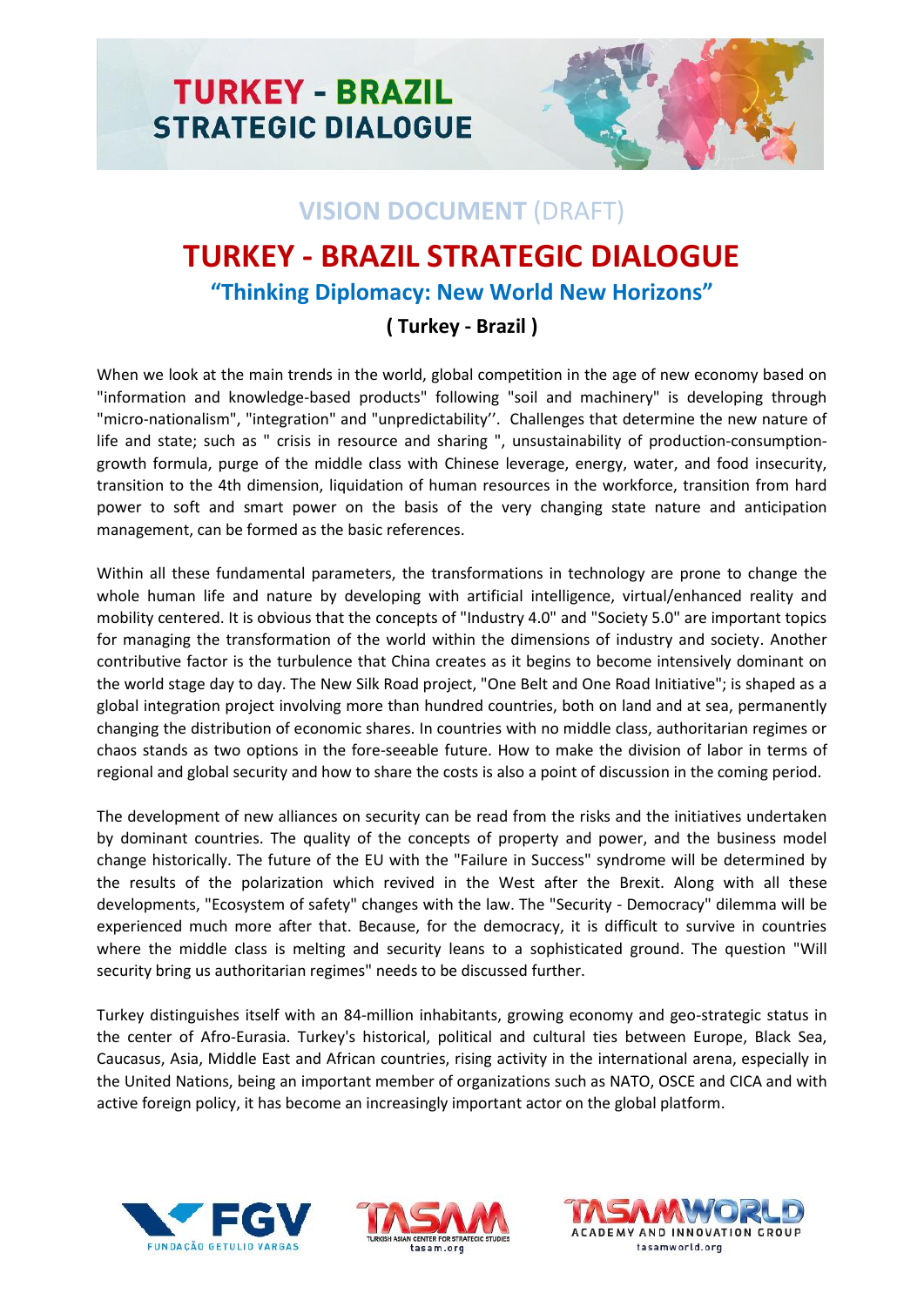

On the other hand, Brazil, which is the sixth country with its population of over 213 million and the fifth largest country with its surface area of over 8.5 million km<sup>2</sup>, is an important political and economic power in Latin America and is one of the major players at the global level. Brazil, which is the largest economy of Latin America and the ninth in the world with approximately 2 trillion dollars in GDP, is one of the countries of the world's highest FDI and continues to be the leading edge of developing countries. Brazil is a member of many international organizations such as the United Nations (UN), World Trade Organization (WTO), International Monetary Fund (IMF) and World Bank, and the G-20 which Turkey is a member of.

Turkey's diplomatic relations with Brazil have started with the "Treaty of Friendship, Residentials, Commerce and Navigation" signed in London in 1858. In the last period of the Ottoman Empire, over one hundred thousand Ottoman citizens emigrated to Brazil, the majority of which was from Lebanon and Syria. A Friendship Agreement was signed in Rome in 1927 between the Republic of Turkey and Brazil. Turkey has opened a representative office in Rio de Janeiro, the capital of the time, in 1929. Especially in last two decades, bilateral high-level visits have showed a marked increase. High Level Cooperation Commission have been created to serve as a mechanism that is in charge of developing policies and strategies between the two countries to enhance further bilateral relations in areas of common interests like political dialogue, trade and commerce, science, technology, defense, finance, investments, tourism, culture, diplomacy and academia. Friendship groups in the parliaments of the two countries are mutually available. In 2010, the "Strategic Partnership Action Plan" was signed between the two countries. In this context, Brazil has become Turkey's first strategic partner in the region.

Military relations between Turkey and in Brazil have gained momentum in recent years. Within the framework of the existing plan of cooperation and mutual visits between Turkey and Brazil, regular visits of military delegations of the two countries are continuing. In the context of the will to start new term in the economic and political spheres, it is expected to increase cooperation in the field of defense industry and a Military Attaché was opened in August within the Embassy of Brazil in 2010. Again, the First Military Dialogue Meeting which was held in Brasilia in 2011 allowed identifying the possibilities of cooperation between the two countries in the field of defense industry. Studies about the creation of a "Joint Defense Group" between the two countries are currently underway.

The bilateral trade volume between Turkey and Brazil stood at 3.1 billion dollars in 2019 and trade gap weigh against Turkey was 2.12 billion dollars. The main products exported by Turkey to Brazil are road vehicle parts, baking soda, nuts, vegetables, cement, yarn, glassware and refrigerators. The main products exported by Brazil to Turkey are iron, wood pulp, cotton, live cattle, coffee, soybeans, tobacco, gold and aircraft.

However, economic-commercial relations between Turkey and Brazil are far from reflecting the existing potential despite the recent acceleration. Regarding economic sizes of the two countries, need to increase their trade is a necessity rather than an option. In the Turkey's Country policy for Brazil, increasing trade volume, establishing a balanced relationship of mutual trade and encouraging our businessmen to export is a priority.





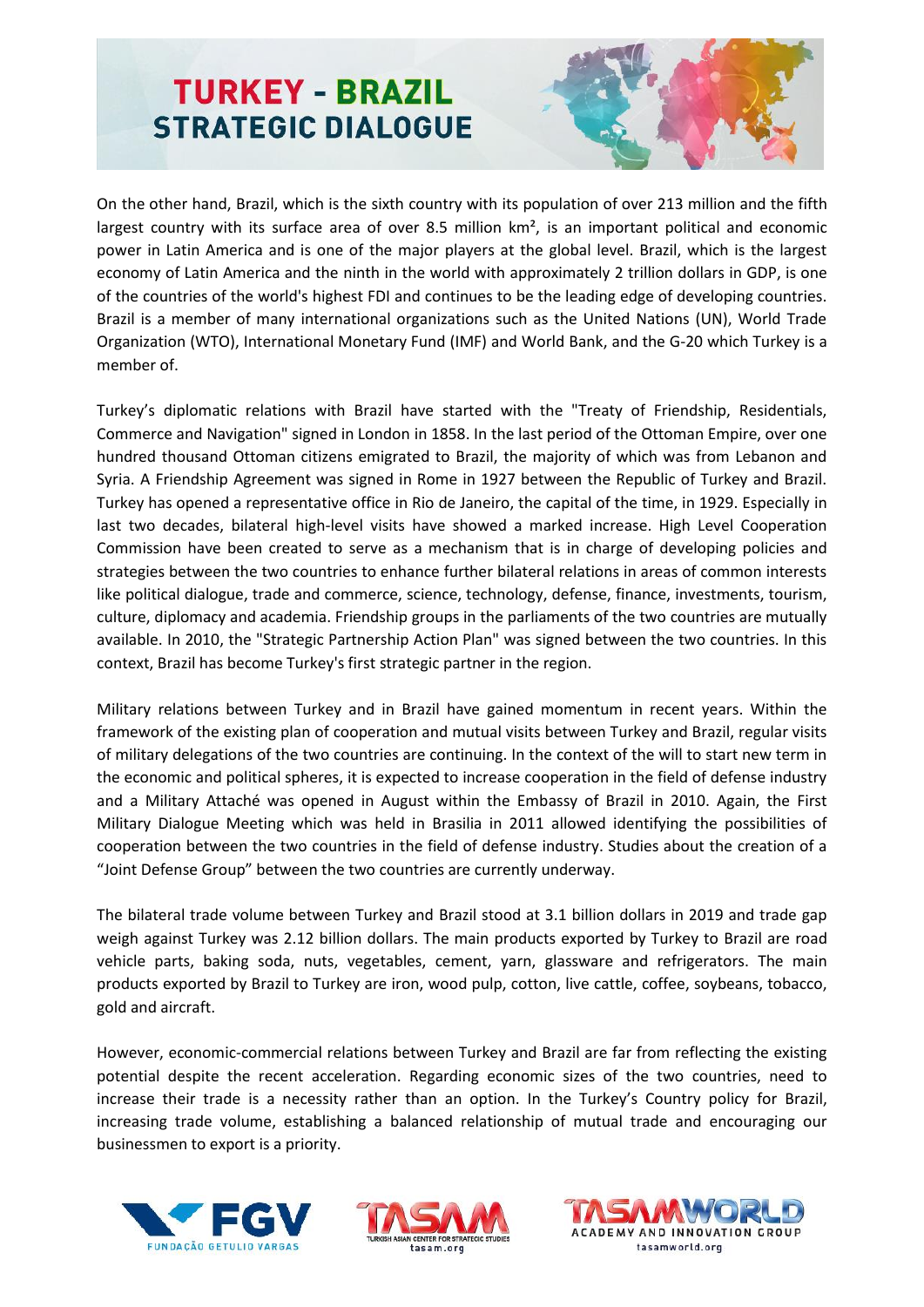

Brazil is a country that Turkey has the largest trading volume in the Latin America and Caribbean Region. Brazil, which has close commercial and political ties with Latin American countries, conducts Free Trade Agreement (FTA) negotiations through the Southern Common Market (MERCOSUR), of which it is a founding member. By the way, the "FTA Framework Agreement" signed in 2008 to determine the framework of FTA negotiations between Turkey and MERCOSUR entered into force in 2019.

With the end of the Cold War; main trend in international politics which has gained a momentum with globalization is that the countries cannot develop alone by themselves but through regional and global cooperation. Nowadays; countries have transformed themselves into entities that are open to economical, political and cultural cooperation and those countries which cannot adapt themselves to this process have become unstable. Both of the countries are rising regional economical and political powers and their cooperation will create regional, national and global plus values. In order to improve mutual relations in the fields of political dialogue, economy, trade, science, technology, defense industry, investment, tourism, culture and diplomacy; various policies and strategies should be created. Within this framework; it is necessary to develop long term "strategic cooperation" between Turkey and Brazil.

Now it is required that the two countries head towards a future structure, in order to uplift the Turkey - Brazil relations an ideal point within a world power schema which takes its form in a multi-dimensional way, by creating a mutual deepening not only in political and strategic basis but also in its each parameter. History offers opportunities for deepening their interdependency. In this regard, the **Turkey - Brazil Strategic Dialogue**, which will bring together the representatives of sectors in a comprehensive way that includes the strategic dimension of the relations, will play a significant role.

### **Main Theme**

**Thinking Diplomacy: New World New Horizons**

### **Sub Themes**

**New Balances New Economy Turkey - Brazil Economic Relations: Opportunities and Obstacles Geopolitical and Security Cooperation Technological, Academic and Cultural Cooperation Social, Economic and Political Developments Relations with the US, China and New Partners Adaptation to the Global Management Structures Opportunities of Improvement of Relations in Multi-Dimensional Global Arena** 





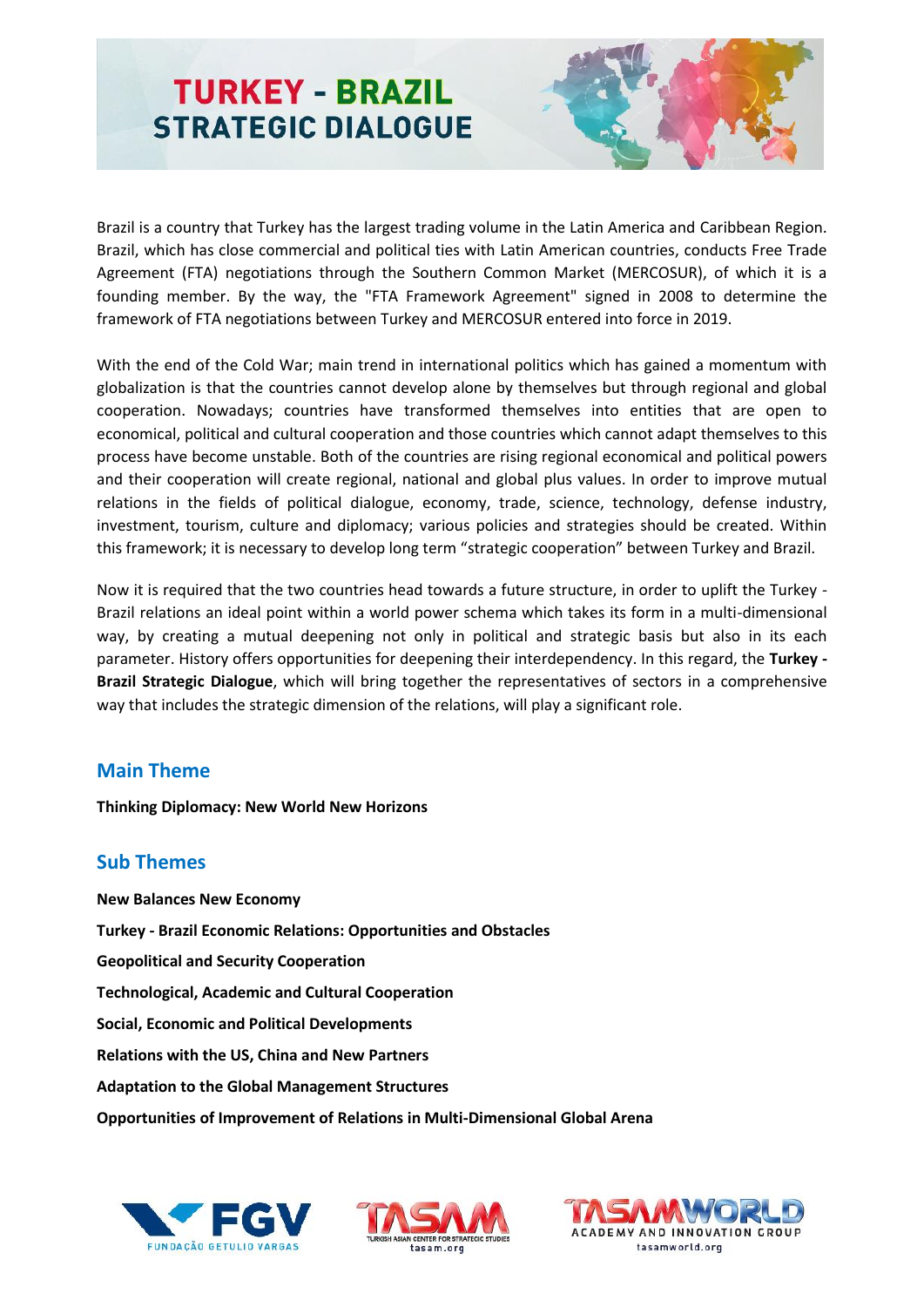

### **Priority Sectors**

**Public Diplomacy, Education and Language Culture and Tourism Construction, Contracting and Infrastructure Health and Health Tourism Energy, Petrochemicals and Investments Logistics, Transportation and Telecommunication Banking and Finance (Strategic Investment Fund) Economy and Trade Media and Communication Science and Technology Brand Cities and Environment Defence and Space Industry**

### **STUDIES AND ACTIVITIES** (DRAFT)

#### **Method**

Inductive Reasoning, Participation and Economic Deepening

**Turkey - Brazil Committee of Wise Persons Meetings Workshop**

**Building Capacity and Ecosystem Inventory**

**Preparation of Research Projects and their Reports**

**Development of Pro-active Policy Recommendations** 

**Round-Table Meetings/Workshops**

**Multilateral Workshops/Studies**